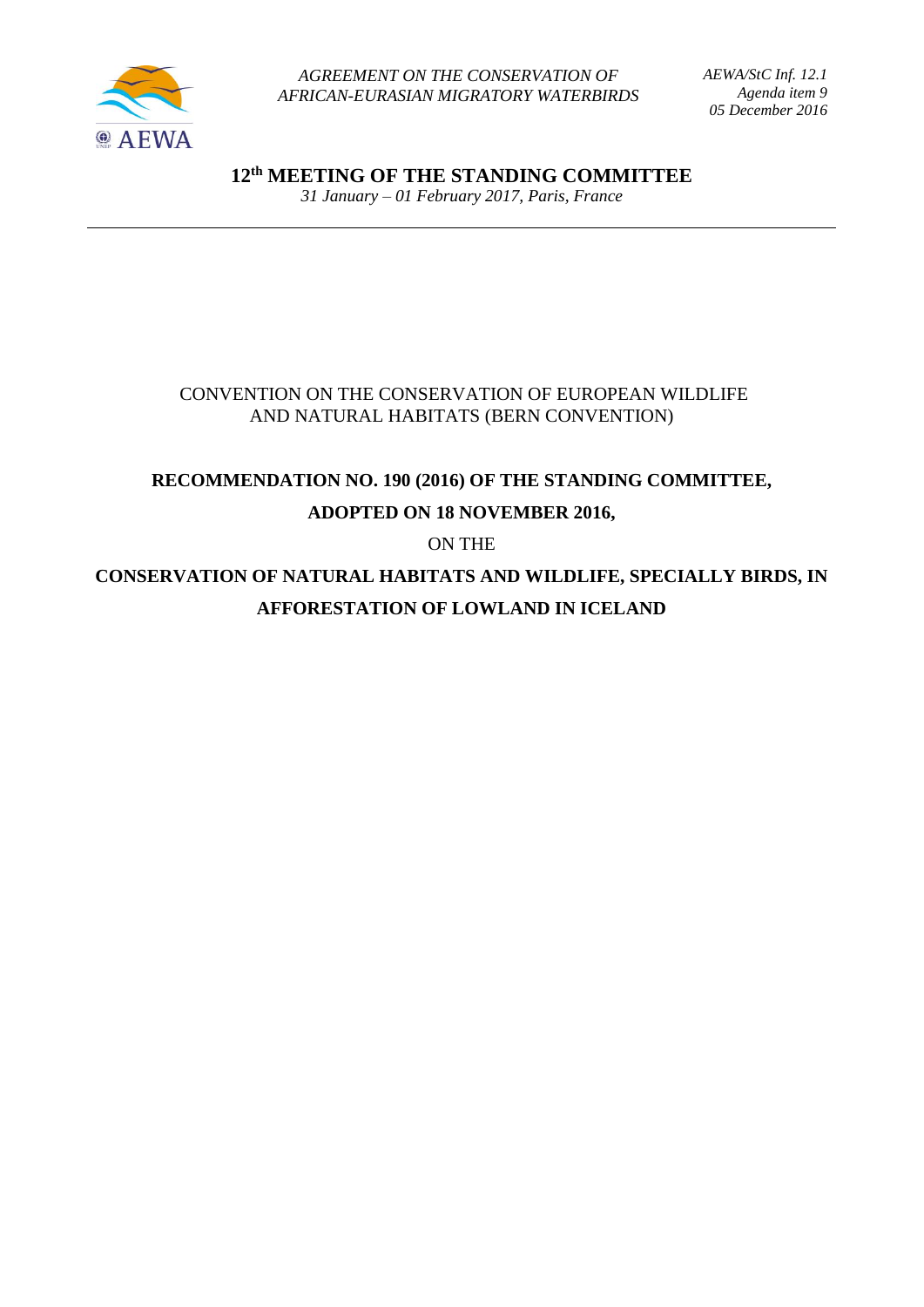

Strasbourg, 16 November 2016 **T-PVS** (2016) 28 [tpvs28e\_2016.docx]

#### CONVENTION ON THE CONSERVATION OF EUROPEAN WILDLIFE AND NATURAL HABITATS

## **Standing Committee**

 $36<sup>th</sup>$  meeting Strasbourg, 15-18 November 2016

\_\_\_\_\_\_\_\_\_\_

# **RECOMMENDATION ON THE CONSERVATION OF NATURAL HABITATS AND WILDLIFE, SPECIALLY BIRDS, IN AFFORESTATION OF LOWLAND IN ICELAND**

*Document prepared by the Directorate of Democratic Governance*

*This document will not be distributed at the meeting. Please bring this copy. Ce document ne sera plus distribué en réunion. Prière de vous munir de cet exemplaire.*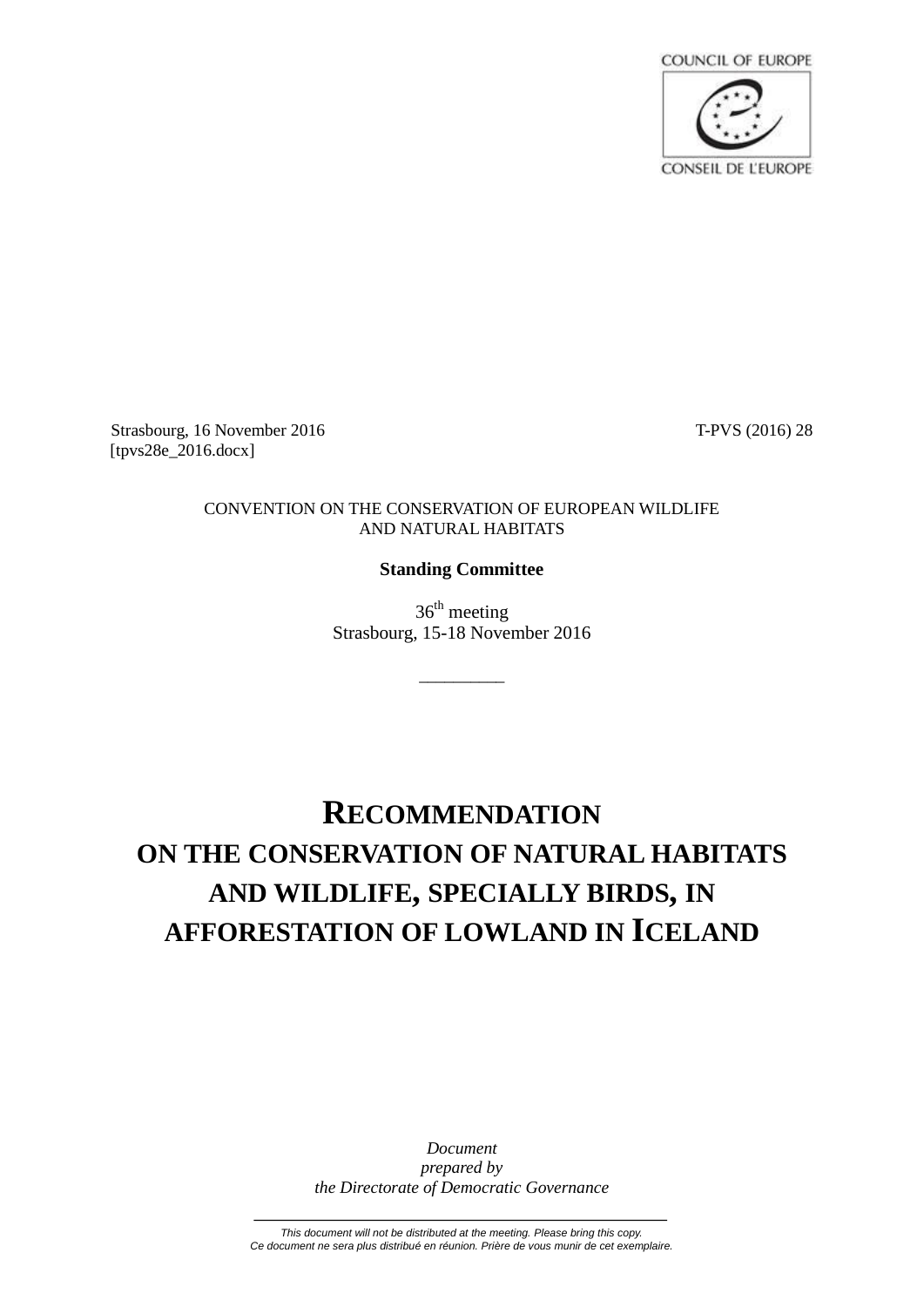

Convention on the Conservation of European Wildlife and Natural Habitats

Standing Committee

#### **Recommendation No. 190 (2016) of the Standing Committee, adopted on 18 November 2016, on the conservation of natural habitats and wildlife, specially birds, in afforestation of lowland in Iceland**

The Standing Committee of the Convention on the Conservation of European Wildlife and Natural Habitats, acting under the terms of Article 14 of the Convention,

Having regard to the aims of the Convention to conserve wild flora and fauna and their natural habitats;

Recalling that Article 3 of the Convention provides that each Contracting Party shall take steps to promote national policies for the conservation of the habitats of wild flora, wild fauna and natural habitats, with particular attention to endangered and vulnerable species, especially endemic ones, and endangered habitats;

Recalling its Recommendation No. 96 (2002) on conservation of natural habitats and wildlife, specially birds, in afforestation of lowland in Iceland;

Noting the joint AEWA/Bern Convention mission held in Iceland on 23-27 May 2016 which had six specific objectives agreed by all concerned parties prior to the mission;

Noting that one of the objectives of the joint AEWA/Bern Convention mission was to review the progress made so far by the Government of Iceland in response to Recommendation No. 96 (2002) and to assess its contribution to addressing the points of concern as indicated in that Recommendation;

Referring to the joint AEWA/Bern Convention mission report prepared by Mr Colin A Galbraith and Mr Dave Pritchard and available in document T-PVS/Files (2016) 42;

Noting that although certain progress has been achieved in the implementation of Recommendation No. 96 (2002), substantial parts have not been fully implemented so far;

Noting the conclusion of the joint mission that currently there is a significant opportunity for a rapid and effective implementation of the actions foreseen in Recommendation No. 96 (2002) and acknowledging the proposals made on the way to complete them;

Agreeing that the current Recommendation supersedes and replaces Recommendation No. 96 (2002),

Recommends that the Government of Iceland:

1. Develop a schedule and clear programme of work to implement the recommendations in this report. This should include details (for each one) of the lead person responsible, along with the timetable (with key milestones where applicable), while taking into account the deadlines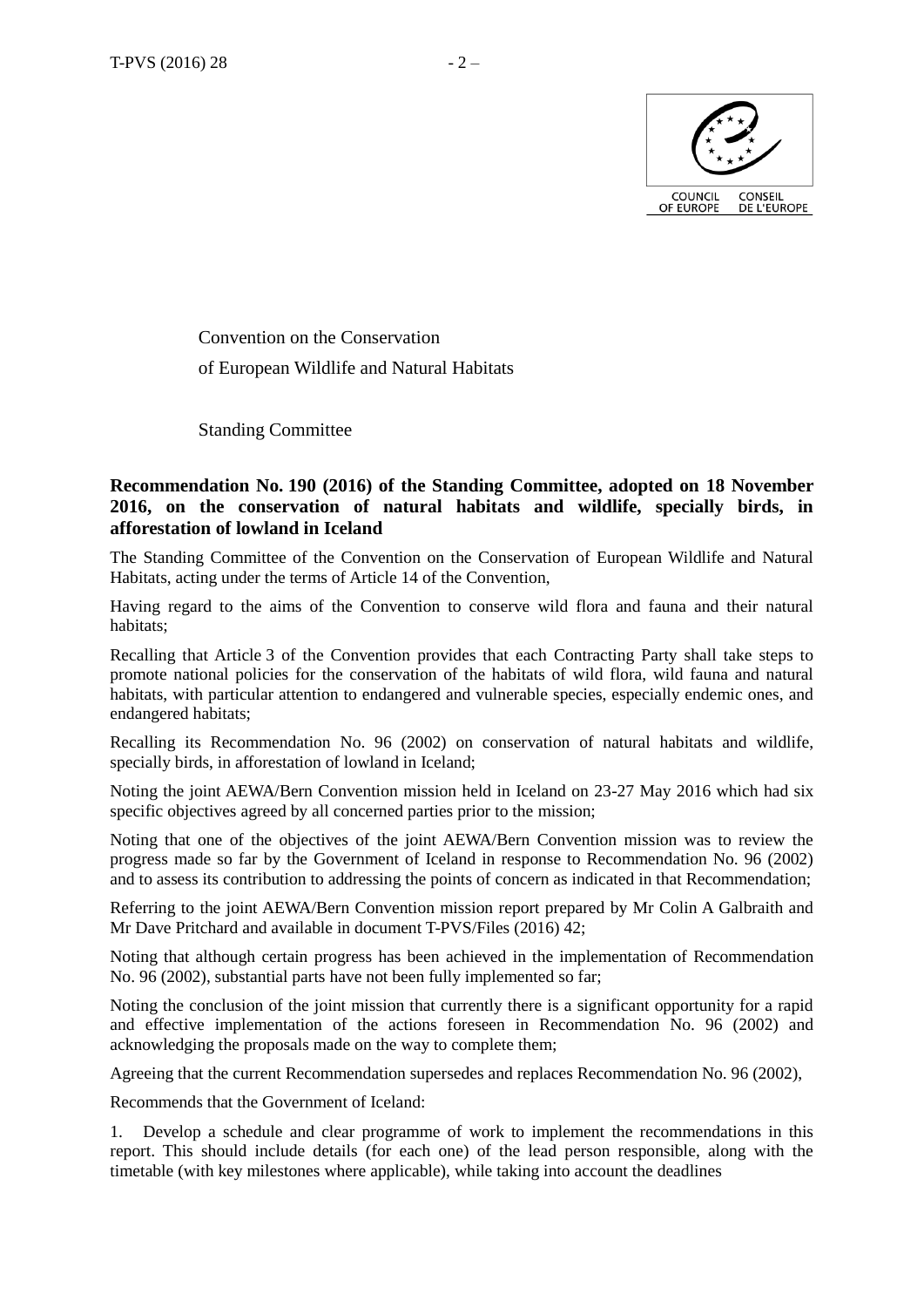recommended in the joint AEWA/Bern Convention mission report, and the means by which progress will be monitored and evidenced. These should be submitted to the respective Standing Committees through the AEWA and Bern Convention Secretariats by 30 April 2017;

2. Finalise and activate as soon as possible the proposed contract between the Environment Ministry and IINH for a project supporting the implementation of AEWA; share details of the contract as soon as possible with the Secretariats of the Agreement and the Convention; consider the scope for involving external facilitation; and include details of an appropriate scheme for monitoring, evaluating and communicating the project's outcomes;

3. Accelerate significantly Iceland's work towards its contribution to the international Emerald Network of sites so this can be completed as soon as possible. Full application of legal protection measures at the national level may need to follow later in some cases, but all other methods should be used to safeguard the nominated sites against the negative impacts of afforestation in the meantime;

4. Implement urgently the provisions in the 2006 legislation for Strategic Environmental Assessment of regional afforestation programmes, and of those Municipal plans that cover areas of importance for waterbirds. Undertake the SEA of national forestry policy as originally recommended under the Bern Convention in 2002;

5. Develop a national indicative forestry strategy in the short term, for full implementation over the longer term, which will:

- (i) have the aim of meeting current afforestation targets while minimising negative effects on species or habitats of conservation importance (including both intact and modified wetlands),
- (ii) use the most recent IINH maps and other data, including waterbird and wetland distribution data and the identified ASCIs, to identify zones of different degrees of presumption for and against planting,
- (iii) be linked to the tiered system of decision-making set out in Iceland's Environmental Impact Assessment legislation, and
- (iv) be guided by the conservation priorities and good practice standards referred to in the present report;

6. As part of the IINH work, support the implementation of AEWA in Iceland (see point 2), develop and launch with effect from 2017 an appropriately-resourced country-wide scheme for long-term monitoring of waterbirds and their habitats, to:

- (i) be capable inter alia of detecting changes caused by forestry, and
- (ii) be used inter alia to help inform judgements about forestry development, by reference to the national and international context relating for example to bird distribution, habitat use and the status and trends of populations;

7. Continue to give priority to the screening of afforestation proposals to determine the need for Environmental Impact Assessment according to case-specific judgements concerning the risk of effects on significant ecological values, rather than according to an arbitrary size threshold. Support these decisions with guidelines on factors likely to contribute to such effects (including those that may contribute indirectly, cumulatively and synergistically), and take a precautionary approach where there is uncertainty. Undertake "Class A" assessments under the EIA legislation wherever the circumstances warrant it;

8. Make full use of the opportunity provided by the negotiation of individual planting agreements with landowners to provide advice and attach appropriate conditions to any grant aid, in order to safeguard (and where applicable enhance) important ecological values. Develop effective collaboration between IINH and the Forestry Service, to provide an evidence based approach to support locational guidance for forest planting in future; and to build up relevant knowledge and capacities across government;